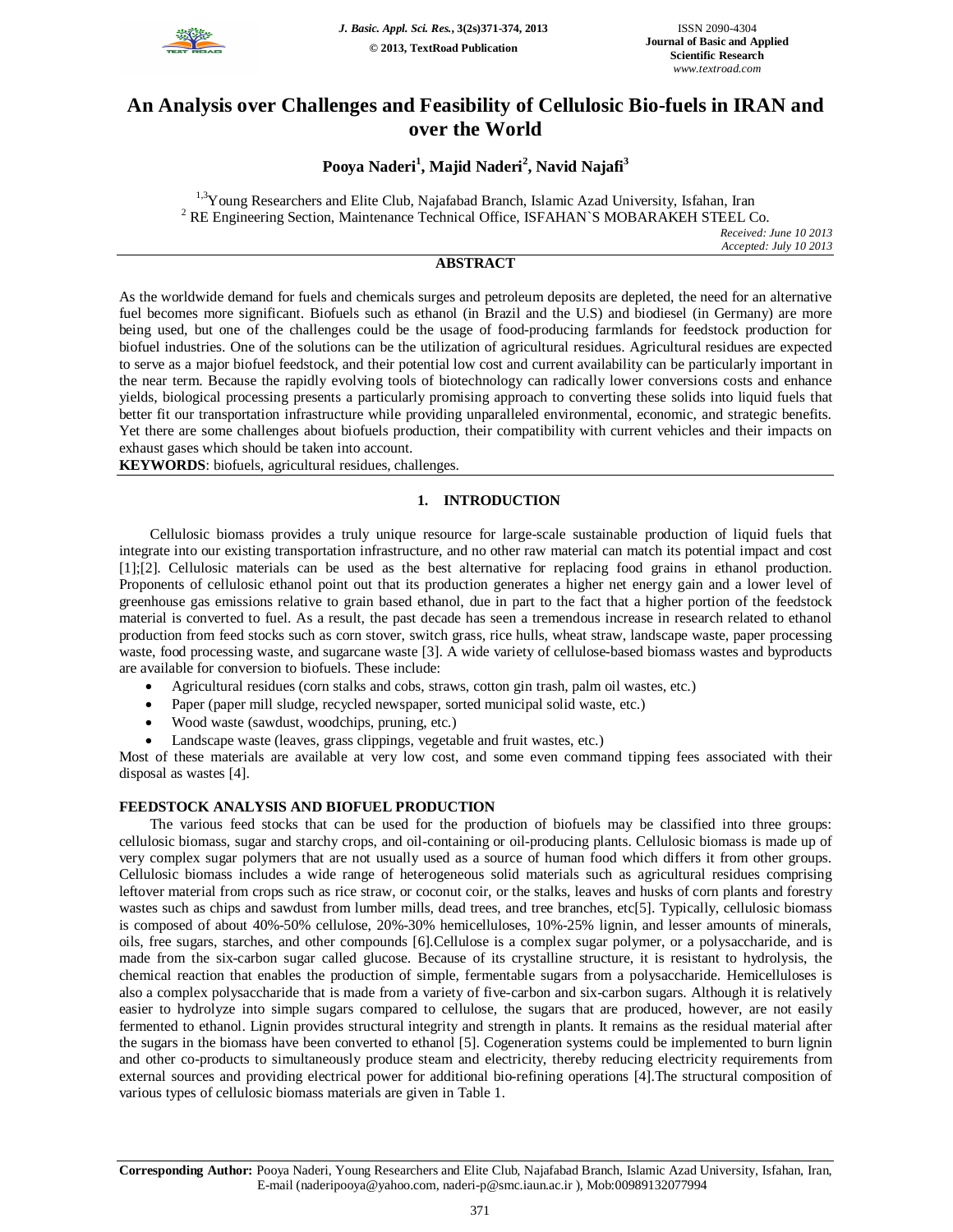| <b>Material</b> | <b>Cellulose</b> | <b>Hemicelluloses</b> | Lignin                   | Ash           | <b>Extractives</b> |
|-----------------|------------------|-----------------------|--------------------------|---------------|--------------------|
| Algae (green)   | $20 - 40$        | $20 - 50$             | $\overline{\phantom{0}}$ |               |                    |
| Grasses         | $25 - 40$        | $25 - 50$             | $10 - 30$                |               |                    |
| Hardwoods       | $45 \pm 2$       | $30 \pm 5$            | $20 \pm 4$               | $0.6 \pm 0.2$ | $5 \pm 3$          |
| Softwoods       | $45 \pm 2$       | $27 + 2$              | $28 \pm 3$               | $0.5 \pm 0.1$ | $3 \pm 2$          |
| Cornstalks      | $39 - 47$        | $26 - 31$             | $3 - 5$                  | $12 - 16$     | $1 - 3$            |
| Wheat straw     | $37 - 41$        | $27 - 32$             | $13 - 15$                | $11 - 14$     | $7 \pm 2$          |
| Newspapers      | $40 - 55$        | $25 - 40$             | $18 - 30$                |               |                    |
| Chemical pulps  | $60 - 80$        | $20 - 30$             | $2 - 10$                 |               |                    |

Table 1. Composition of various types of cellulosic biomass materials (% dry weight) [7]

 In Iran, there is the possibility of biofuel production from feed stocks like wheat straw, sugarcane, and many other kinds of cellulosic biomass and agricultural residues. For instance, sugarcane is grown massively in south western areas of Iran and can be a good feedstock for ethanol production.

 In order to produce ethanol from cellulosic biomass, complex cellulosic carbohydrates must be converted into simple sugars, which can then be fermented to ethanol by a variety of micro organisms. Conversion of cellulose to sugars can be done either through dilute or concentrated acid hydrolysis processes or enzymatic processes. A decrystallized cellulosic mixture of acid and sugars reacts in the presence of water to produce individual sugar molecules (hydrolysis). The product from this hydrolysis is then neutralized, and yeast fermentation is used to produce ethanol when low cost dilute acid is used to catalyze the hydrolysis reaction, biomass is impregnated with dilute sulfuric acid solution and treated with steam at temperatures ranging from 140 to 260 degrees centigrade [8]. On the other hand, the concentrated acid process operates at lower temperatures (100-120), and high yields of sugars are obtained with little production of degradation products. At last, enzymatic conversion of cellulose to sugars offer s some promising advantages over acid hydrolysis. Sugar yields are limited during acid hydrolysis because sugars are also converted to degradation products. "Cellulose" is a multi component enzyme system that catalyzes cellulose hydrolysis and is 100% selective for conversion of cellulose to glucose; high yields are therefore possible. In addition, enzymatic processes are safer and more environmentally friendly.

#### **2. CHALLENGES AND FEASIBILITY**

 In order to produce and use biofuels as an alternative fuel from agricultural wastes there are many challenges to deal with and many problems to solve in addition to the benefits that they have. Issues like feedstock cost, production cost, environmental considerations, compatibility with current vehicles, choosing the best biofuel for a country or region, and many other parameters can affect the feasibility of a biofuel.

 Because feedstock costs are dominant in processing economics, it is critical to seek those that are low in cost for first applications while being sufficiently abundant. However, high product yields and ease of processing are also vital to minimizing costs, while sufficient amounts must be available to support a large facility to achieve reasonable economies of scale [2]. Competition for feed stocks and harvesting and transport costs are critical, particularly for initial commercial ventures. For example, as the stalks left after extraction of sugar from sugarcane are already at a central location, no additional costs are incurred for collection and transport. However, these materials have value as a fuel for generating process heat and possibly electricity, which still must be taken into consideration. Furthermore, progress in improving cellulosic conversion technology can reduce the cost of production.

 Agricultural and forestry and organic portions of municipal solid waste can have a negative impact on the environment as they decay. On the other hand, converting these residues to ethanol can offer immediate and sustained GHG(Greenhouse Gases) advantages and simultaneously enhance domestic fuel production [9]; [10]; [11]; [12]; [13]; [14]; [15]; [16].Even if GHG benefits are demonstrable, other sustainability and environmental considerations must be addressed for use of agricultural residues. In particular, removing agricultural residues from the land can impact soil cultivation and the needs for fertilizer, pesticides, and other chemicals, all of which can impact soil, water quality, air quality, site productivity, and GHG emissions[17]; [16].

 Table 2 shows the emission impacts of gasoline and diesel fuel blends with 15 vol % ethanol. The use of blends of ethanol with gasoline and diesel fuel is preferred in internal combustion engines in order to decrease carbon monoxide and carbon dioxide emissions. The total net emissions of carbon dioxide from gasohol and diesohol blends are considerably less than those of gasoline and diesel fuel.

**Table 2.** Emission impacts of gasoline and diesel fuel blends with 15 vol% ethanol (percent change in emissions) [18]

| <b>Emission type</b>        | <b>Gasohol</b> | <b>Diesohol</b> |  |
|-----------------------------|----------------|-----------------|--|
| Total unburned hydrocarbons | $-27$          | $-24$           |  |
| Carbon monoxide             | $-32$          | $-29$           |  |
| Carbon dioxide              | $-43$          | $-45$           |  |
| Particulate matter          | $-21$          | $-18$           |  |
| <b>Sulfates</b>             | $-1.5$         | $-15$           |  |

Gasohol has higher octane, or antiknock, properties than gasoline and burns more slowly, coolly, and completely, resulting in reduced emissions of some pollutants, but it also vaporizes more readily, potentially aggravating ozone pollution in warm weather [18].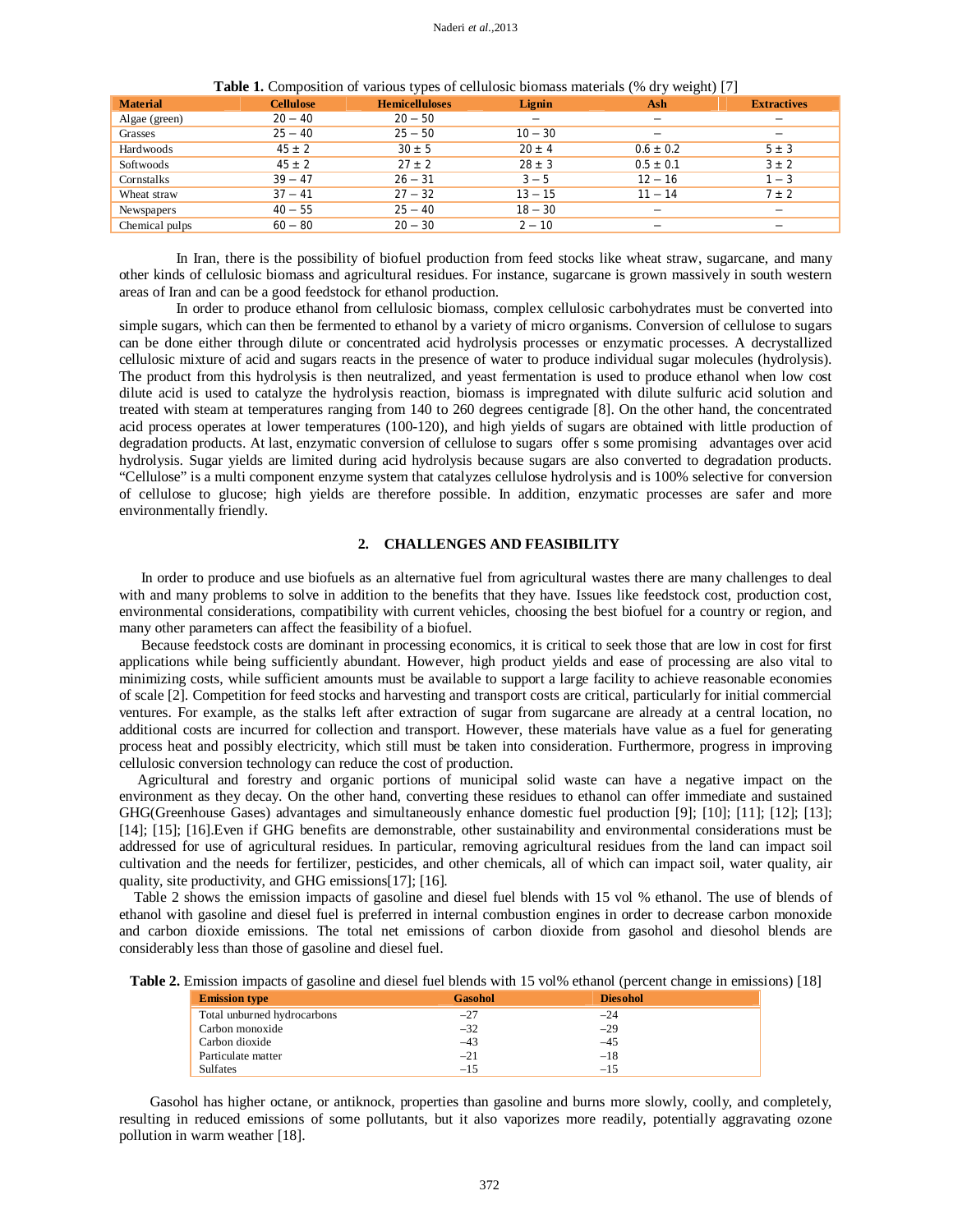Low saturated vapor pressure of methanol and ethanol reduces fire hazard inflammability during use of these alcohols on the one hand, but renders start of a cold engine difficult, on the other hand, because the part of the fuel occurring in the vaporous state is the one that takes part in the ignition process. High ignition temperature (flash point), in conjunction with low saturated vapor pressure, drastically impairs performance and ecological (environmental) properties of the ICE (Internal Combustion Engines), especially in cold climate because even at +10°C it becomes impossible to start the ICE. Note that automobile gasoline ensures normal start of the ICE at temperatures down to -35°C. In order to offset the poor start qualities of alcohols, up to 10% light hydrocarbons or low-molecular ethers are added to them, which helps lower the start temperature down to -25°C.

 The combustion heat of methanol and ethanol is almost twice as low as the combustion heat of conventional gasoline. Low combustion heat reduces engine power because the kinetic energy of the combustion products falls, and the torque (torsional moment) of the engine declines steadily. Lower combustion heat of a fuel leads to a number of additional negative consequences. The time of heating up of the ICE to the operating temperatures increases many times. The motion on an insufficiently heated engine is extremely difficult (in some cases, contraindicative) because in that case the ICE runs unsteadily. Wide expansion clearances in the friction joints give rise to impact loads and faster wear of the contact faces[19].

While oxygenated fuels have been promoted for their ability to decrease certain air toxics, multiple studies have reported higher emissions of the hazardous air pollutants acetaldehyde and formaldehyde linked to increased ethanol content in fuels [20]; [21]; [22];[23]; [24]; [25].

From the infrastructure perspective, ethanol transportation and distribution is a significant economical and technical challenge, since current pipelines cannot transport ethanol.

 In 2007 the DOE(Department of the Environment), the National Renewable Energy Laboratory (NREL) and the Oak Ridge National Laboratory initiated a test program to evaluate the impact of E15 and E20 ethanol blends on legacy vehicles and small non-road engines [26]; [22]. The DOE data, together with the findings of an E20 study commissioned by the Australian government and published in 2004, concurred in reporting increased exhaust and catalyst temperatures associated with ethanol fuels blends, especially for older vehicles [27]; [22]. Modern vehicles equipped with oxygen sensor-based, closed-loop control systems are calibrated during manufacturing to appropriately compensate for higher levels of oxygen in ethanol blends.

 Attempts are underway to produce alternative renewable liquid biofuels and chemical feedstocks that are superior to ethanol. Butanol is one such biofuel because it has greater energy content, is more miscible with diesel, is less corrosive, and has a lesser vapor pressure and flash point than ethanol does. In addition, because of its solubility characteristics, it can be transported in existing fuel pipelines and tanks. But the major problem is the cost of substrate which can be reduced by using agricultural residues.

# **3. CONCLUSIONS**

With continuous world population growth and energy demand, current production of liquid biofuel (ethanol)from food crops such as corn and sugar cane is unsustainable. The use of agricultural residues to produce liquid biofuels holds great interest as a means for generating sustainable transportation fuel and feedstock chemicals. But in usage and production of biofuels like ethanol some factors should be considered in order to make them more feasible. For instance, using the right blending percentage of ethanol with gasoline so as to reduce the GHG emissions or production of butanol as a more compatible fuel with engines.

#### **REFERENCES**

- 1. Lynd, L.R., M.S. Laser, D. Bransby, B.E.Dale, B. Davison, R. Hamilton, M Himmel, M. Keller, J.D.McMillan, J. Sheehan, and C.E. Wyman.2008. How biotech can transform biofuels. *Nature Biotechnology,* 26(2):169-172.
- 2. Yang, B.Yanpin Lu, and Charles E. Wyman.2010. *Cellulosic Ethanol from AgriculturalResidues* ,*Biofuels from Agricultural Wasres and Byproducts. ISBN*978-0-8138-0252-7
- 3. U.S. Department of Energy, National Renewable Energy Laboratory. 2007. *Research Advances: Cellulosic Ethanol: NREL Leads the way*. Golden, CO: National Renewable Energy Laboratory. http://www.nrel.gov/biomass/pdfs/407.42.pdf.
- 4. Timothy C. Lyndsey.2010. *Conversion of Existing Dry-Mill Ethanol Operations to Biorefineries*, *Biofuels from Agricultural Wastes and Byproducts. ISBN*978-0-8138-0252-7
- 5. Dr. Filemon A. Uriarte, Jr.2010.Biofuels from Plant Oils Executive Director of ASEAN Foundation Published (2010) by the ASEAN Foundation, Jakarta, Indonesia. ISBN No. 978-979-19684-1-6
- 6. Wyman, C.E., ed. 1996. *Handbook on Bioethanol: Production and Utilization. Applied Energy Technology Series.* Washington, DC: Taylor & Francis.
- 7. Demirbas, 2005. Bioethanol from cellulosic materials: A renewable motor fuel from biomass. Energy Sources 27:327–337.
- 8. Katzen, R. and D.J. Schell. 2006. Lignocellulosic feedstock biorefinery: History and plant development for